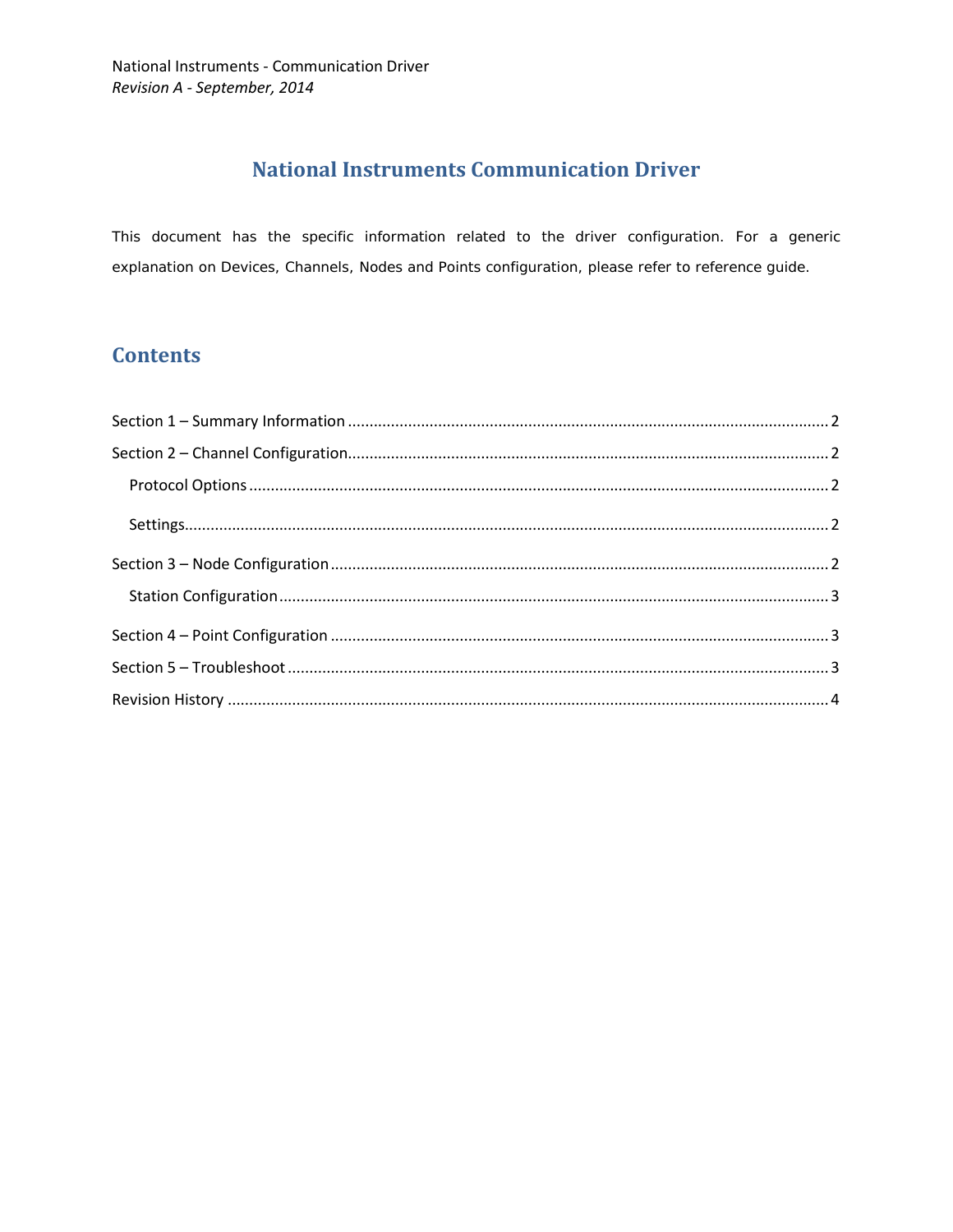# <span id="page-1-0"></span>**Section 1 – Summary Information**

**Communication Driver Name**: NIDataSockes **Implementation DLL**: T.ProtocolDriver. NIDataSockets.dll **Protocol**: National Instruments Data Sockets **Interface**: TCP/IP **Description**: NIDataSockes communication driver implements communication with National Instruments softwares, including LabView and others which are compatible with the National Instruments Data Sockes interface. **PLC types supported:** National Instruments Labview **Multi-threading**: user defined **Max number of nodes**: user defined **PC Hardware requirements**: Standard PC Ethernet interface board

<span id="page-1-1"></span>**Supported Operands:** Any tag defined on target system

### **Section 2 – Channel Configuration**

#### <span id="page-1-2"></span>**Protocol Options**

- **Maximum size of blocks:** Defines the maximum of addresses in a read block.
- **Message Format:** defines the protocol used for the Data Sockets communication

Options: DSTP, OPC, LOOKOUT, HTTP and FTP

#### <span id="page-1-3"></span>**Settings**

TCP/IP:

- **NodeConnections**: Defines the maximum number of parallel requests that will be sent to each node (asynchronous communication)

### <span id="page-1-4"></span>**Section 3 – Node Configuration**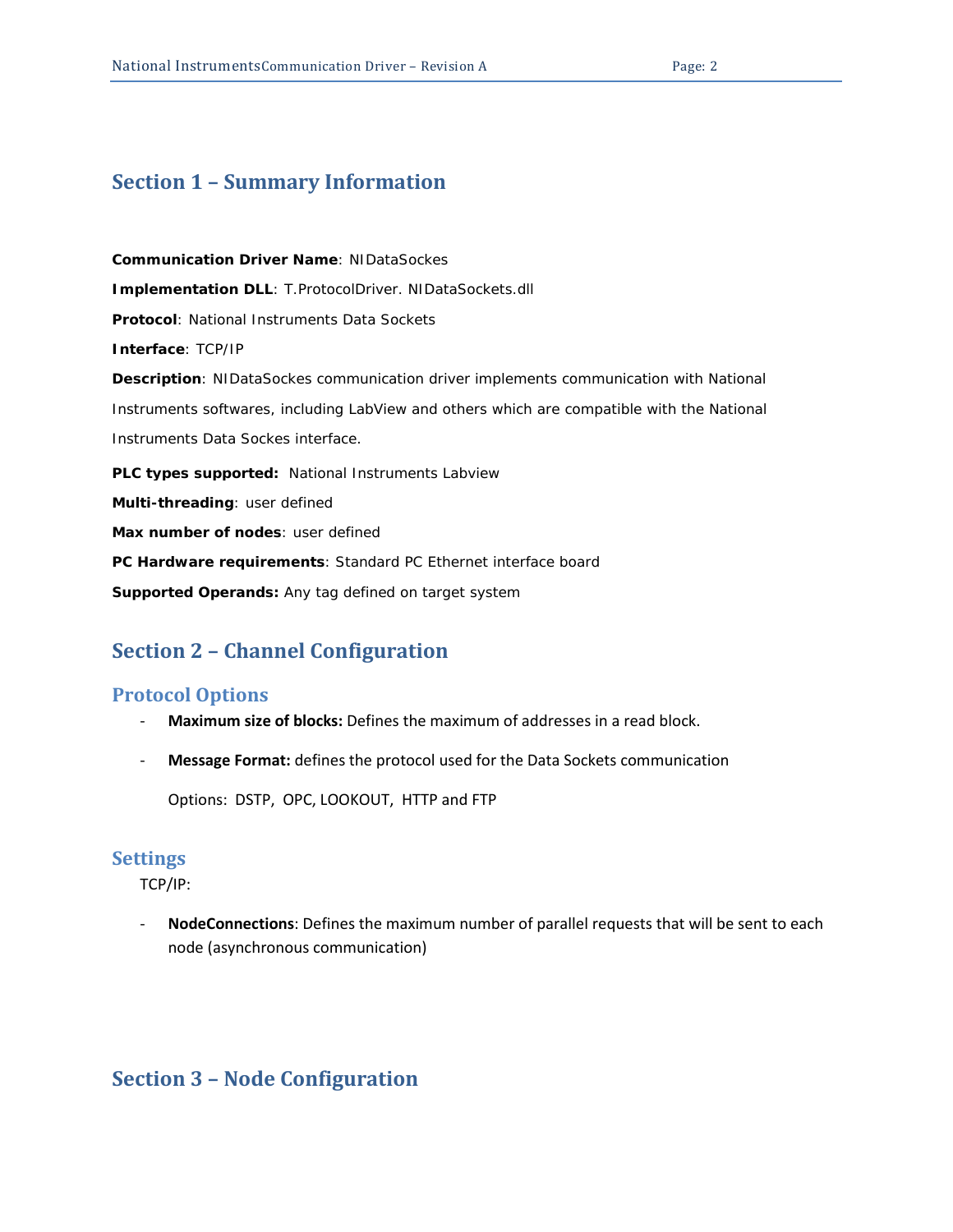#### <span id="page-2-0"></span>**Station Configuration**

TCP/IP:

- Station syntax: <IP address>

Where : <IP address> = IP address of the slave device in the network

You can also add /<Branch> at the Station name

Ex: 192.168.1.1

Ex.: 122:168.1.1/MyTags

### <span id="page-2-1"></span>**Section 4 – Point Configuration – Address field**

The syntax for the communication point is:

InitialBranch/TagList/Tag1

Note: If you have many tags sharing the initial branchs, you can also remove the InitialBranch from the Point address and move it to the Node-Station address

## <span id="page-2-2"></span>**Section 5 – Troubleshoot**

The status of the driver execution can be observed through the diagnostic tools, which are:

- Trace window
- Property Watch
- Module Information

The above tools indicate if the operations have succeeded or have failed where the status 0 (zero) means success. Negative values are internal error codes and positive values are protocol error codes.